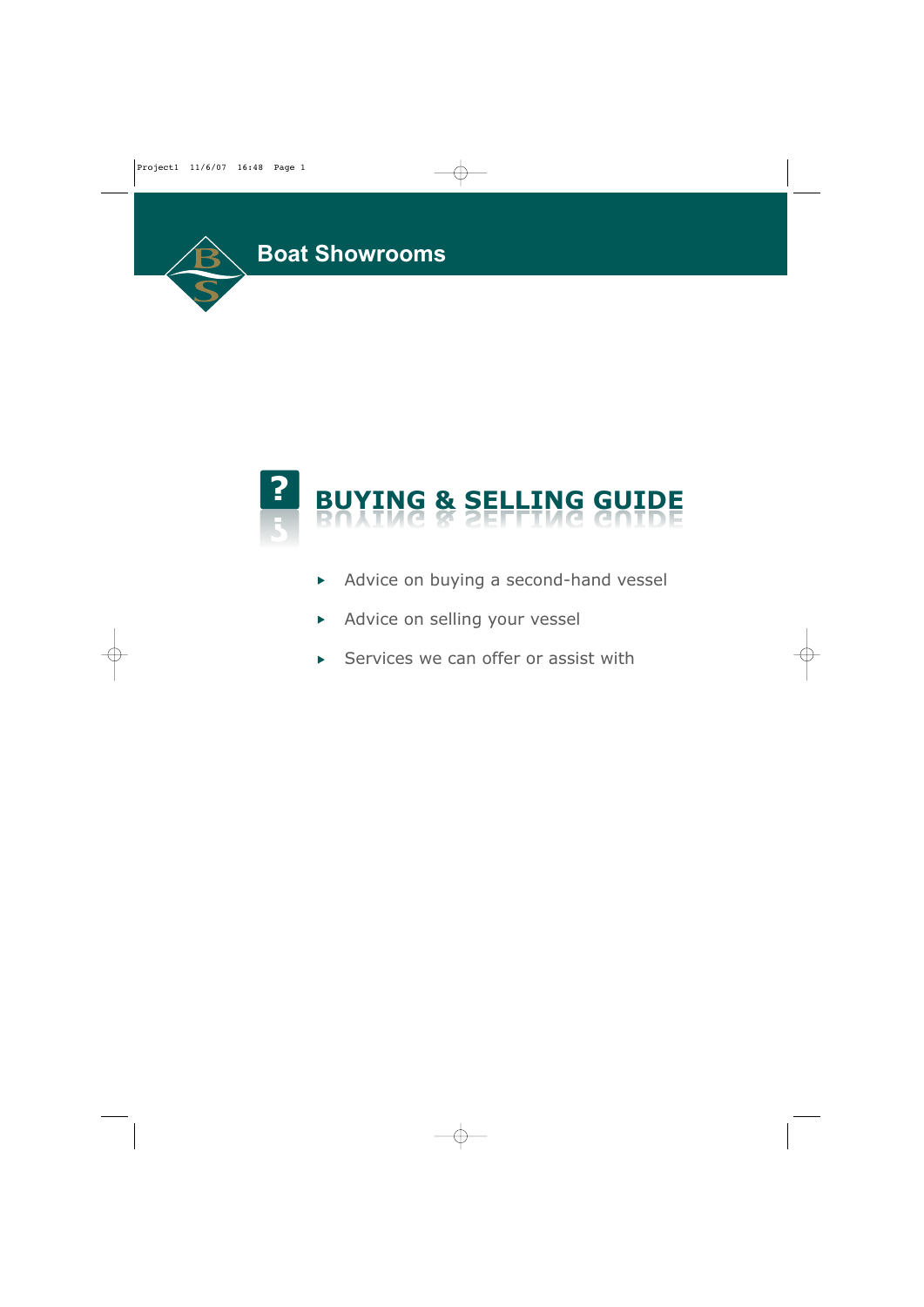

# **CONTENTS**

| Why should I buy from a broker?<br>Why do I need to pay a deposit before I have even driven the boat?<br>Can finance be arranged for the purchase?<br>What are the annual running costs involved?<br>Do I need to have a survey carried out?<br>Is a licence necessary to drive a boat?                                |  |
|------------------------------------------------------------------------------------------------------------------------------------------------------------------------------------------------------------------------------------------------------------------------------------------------------------------------|--|
|                                                                                                                                                                                                                                                                                                                        |  |
| Why should I use Boat Showrooms to sell my boat?<br>How much commission will I have to pay?<br>What do your fees cover?<br>How do you market brokerage boats?<br>How can you help me get the best price for my boat?<br>Can you arrange the survey?<br>Can you organise the sea trial?<br>Who pays for sales moorings? |  |
|                                                                                                                                                                                                                                                                                                                        |  |
| Effective brokerage services<br>Insurance<br>Marine finance packages<br>Boat handling & tuition<br>Surveys & repairs<br>Craft registration<br>Secure moorings & berths<br>Tax & VAT advice                                                                                                                             |  |
|                                                                                                                                                                                                                                                                                                                        |  |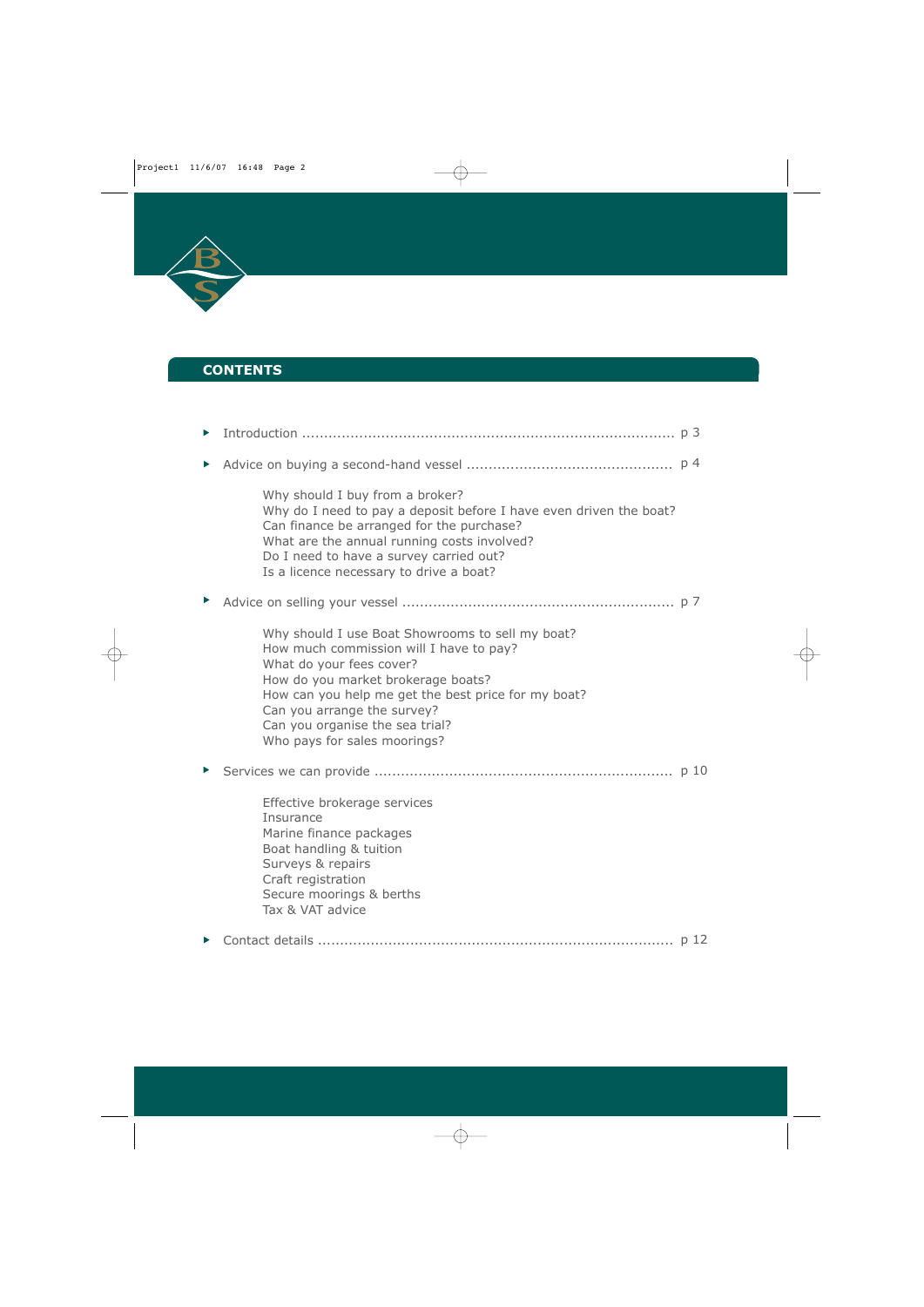

# **INTRODUCTION**

Boat Showrooms enjoys an enviable reputation for honest, high-quality service with the kind of attention to detail that ensures our customers come back to deal with us time after time - see our testimonials page.

In this free Buying and Selling Guide we would like to show you more about the process and how we can assist you every step of the way.

We've tried to answer most of the questions we commonly get asked but should there be any issues you would like clarification on, of course, please do feel free to get in touch with us.

We can give you free, unbiased advice and as members of both the British Marine Federation (BMF), the Association of Brokers and Yacht Agents (ABYA / YBDSA), and the Boat Retailers and Brokers Association you are assured of the highest quality service and attention at all times.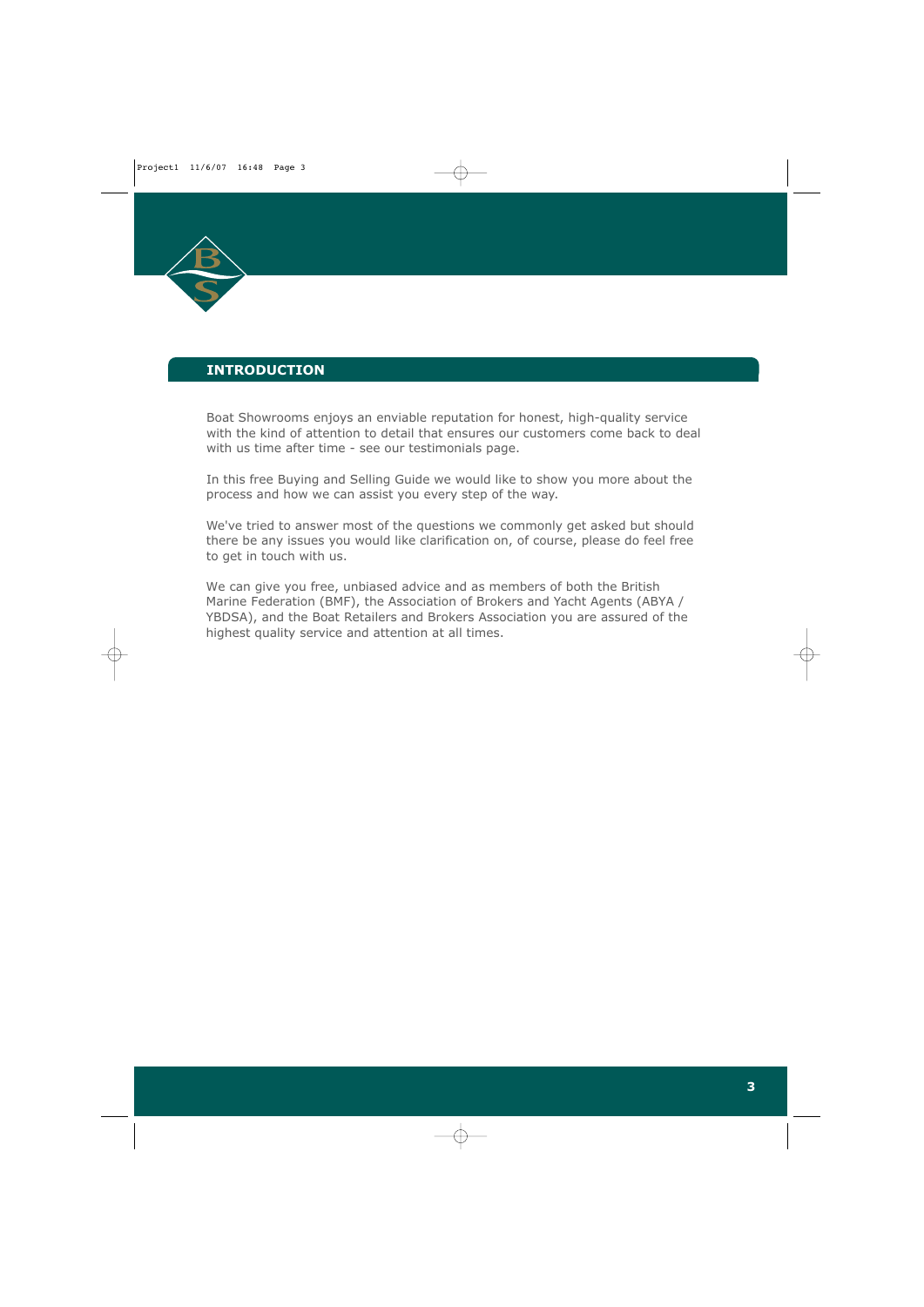

# **ADVICE ON BUYING A SECOND-HAND VESSEL**

## **Why should I buy from a broker?**

Firstly, most Brokers are boating enthusiasts. They understand the ins-and-outs of boats and the boat sales process, and will endeavour to make it as simple as possible for you.

A Broker will be able to guide you through the entire buying process and offer a wide choice of boats for you to view. They will also be able to help and advise you on the suitability of different types, sizes and style of boat with an unbiased view.

A good Broker will also be able to provide a contract agreeing the terms of your purchase as well as assist with survey arrangements, organising sea trials, helping with technical issues, moorings, insurance and finance.

Brokers can also help protect Purchasers against any outstanding claims, liens and finance that may apply to the chosen vessel. Ultimately, they can help ensure a smooth transition of ownership with clear title, including the Bill of Sale and all the other relevant documentation, passing title from the Vendor to the Purchaser.

#### **Why do I need to pay a deposit before I have even driven the boat?**

A deposit is requested once a price has been agreed for your purchase. However this deposit is held in a client account and is subject to satisfactory survey and/or demonstration and evidence of a title chain. The deposit is required to remove the boat from the market and hold it on your behalf whilst these procedures are carried out. The deposit is refundable should any of the caveats relating to your purchase be unsatisfactory to you as detailed in the sales contract.

#### **Can finance be arranged for the purchase?**

There are several major marine finance companies that will be happy to provide finance for your purchase. Each company may well have different financial products and can advise you which would be most suitable for your circumstances.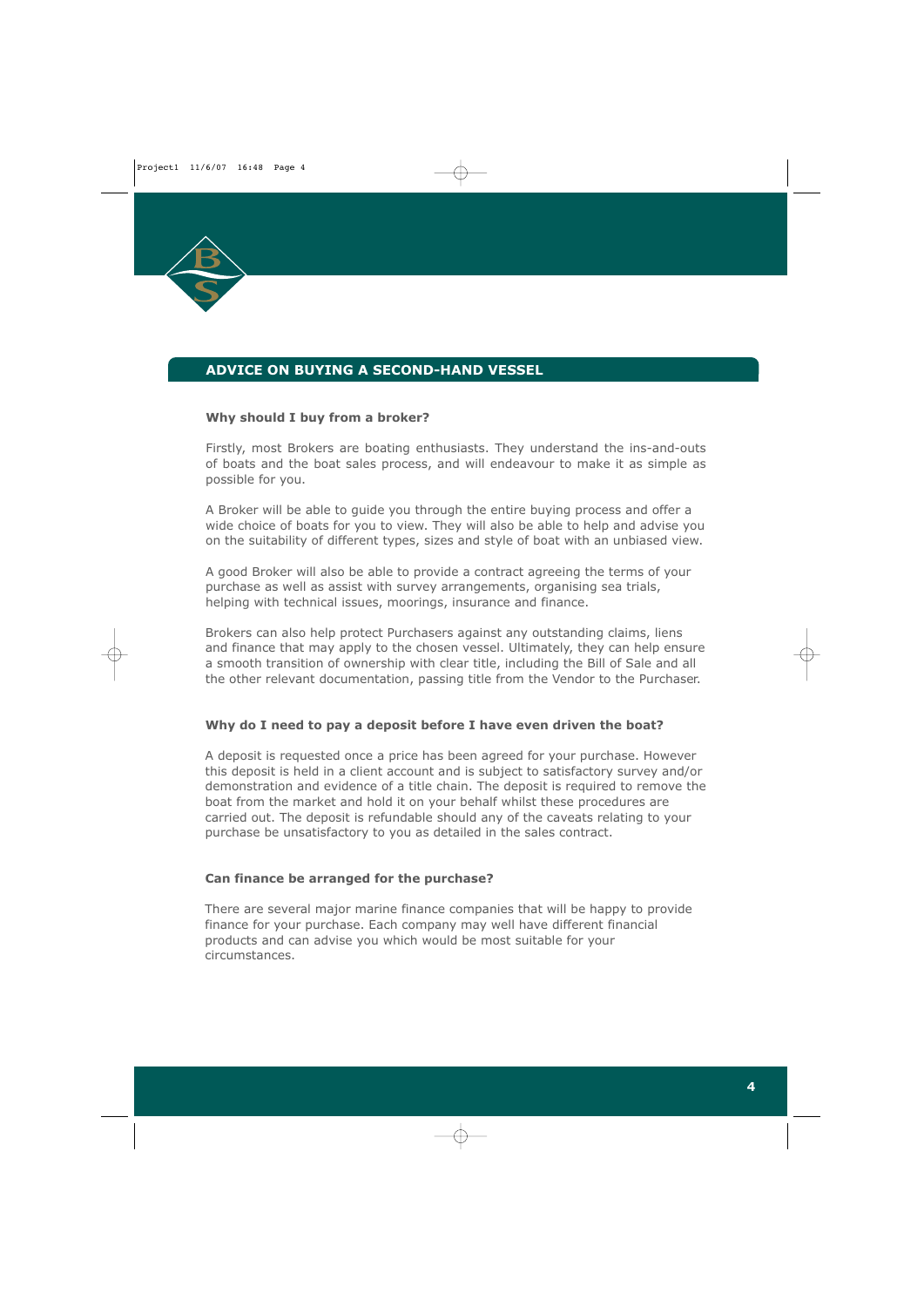

## **What are the annual running costs involved?**

General running costs will depend on the size of the vessel and where you plan to keep or use her. Things to take into consideration are mooring costs, insurance, registration and licensing costs, together with typical costs for annual maintenance, fuel and other incidentals. We would be delighted to give you an approximation of the typical costs expected for any boat you have in mind.

# **Do I need to have a survey carried out?**

Surveys can be required for all sorts of purposes - pre-purchase, condition, insurance, damage and re-fit are the main examples. Surveyors provide you with a written report explaining any defects and how urgent the repair is, and suggesting means of rectification. This information can be extremely helpful when purchasing if defects are found as you may be able to reduce the purchase price or have the defects rectified before completion. If the defects are very serious, you may even wish to reconsider buying the boat.

Surveyors understand the construction materials and equipment aboard and so are able to provide you with a very professional service. Therefore Boat Showrooms strongly advises that you instruct a qualified and reputable Marine Surveyor to carry out a report on your prospective purchase. This will give you peace of mind that the vessel is in good condition with all equipment working, or will draw attention to any defects.

A good surveyor will provide you with an extensive report on the boat and her condition, including the installation of engines and ancillary equipment. If your intended boat is around 20 years old or more, many insurance companies will insist you have a survey before they will offer cover on the vessel.

A survey will also usually be required by a marine lender to make sure your vessel is a sound investment.

Although Boat Showrooms is unable to recommend any specific Surveyor to you, we can offer you a list of Surveyors who are all YBDSA accredited. This means they are very experienced, undertake continuous training throughout their membership, abide by the Surveyors' Code of Practice and have the appropriate professional indemnities in place.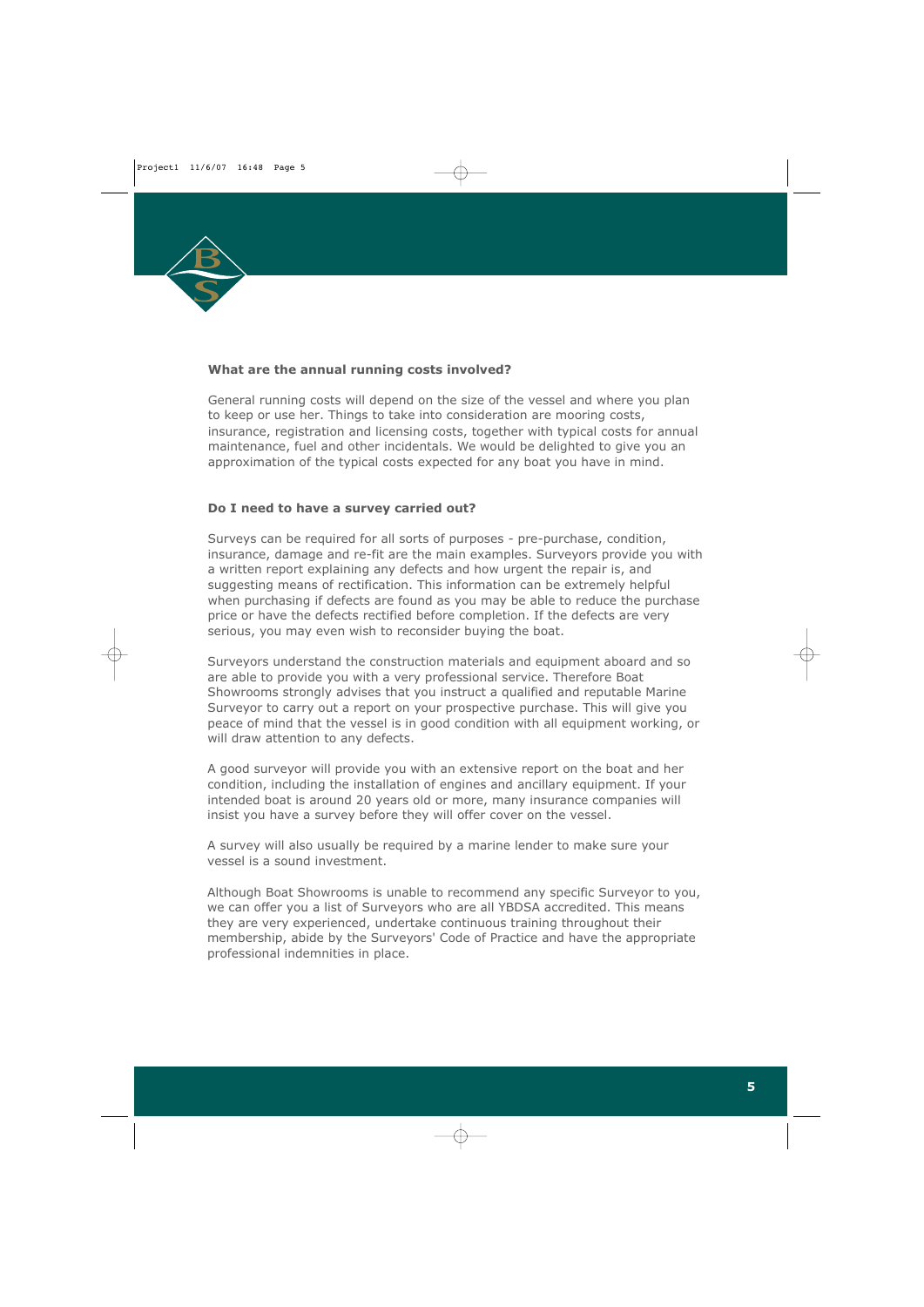

## **Is a licence necessary to drive a boat?**

A licence is not currently required to handle a boat in UK waters. However, insurers will usually ask you to take a course in basic helmsmanship if you plan to go to sea. No licence is required for use on inland waterways, but you may find that courses such as the RYA Day Skipper course and Inland Helmsman Certificate are an excellent way of gaining confidence and learning and improving your boating skills, particularly for the less experienced skipper.

Once a qualification has been undertaken most people actually get more from their boating as it usually gives not only them the confidence in their own ability but also it gives confidence to friends and family who come aboard.

Boat Showrooms would be happy to put you in touch with our recommended training establishments and top RYA instructors for The River Thames area as well as the UK South Coast.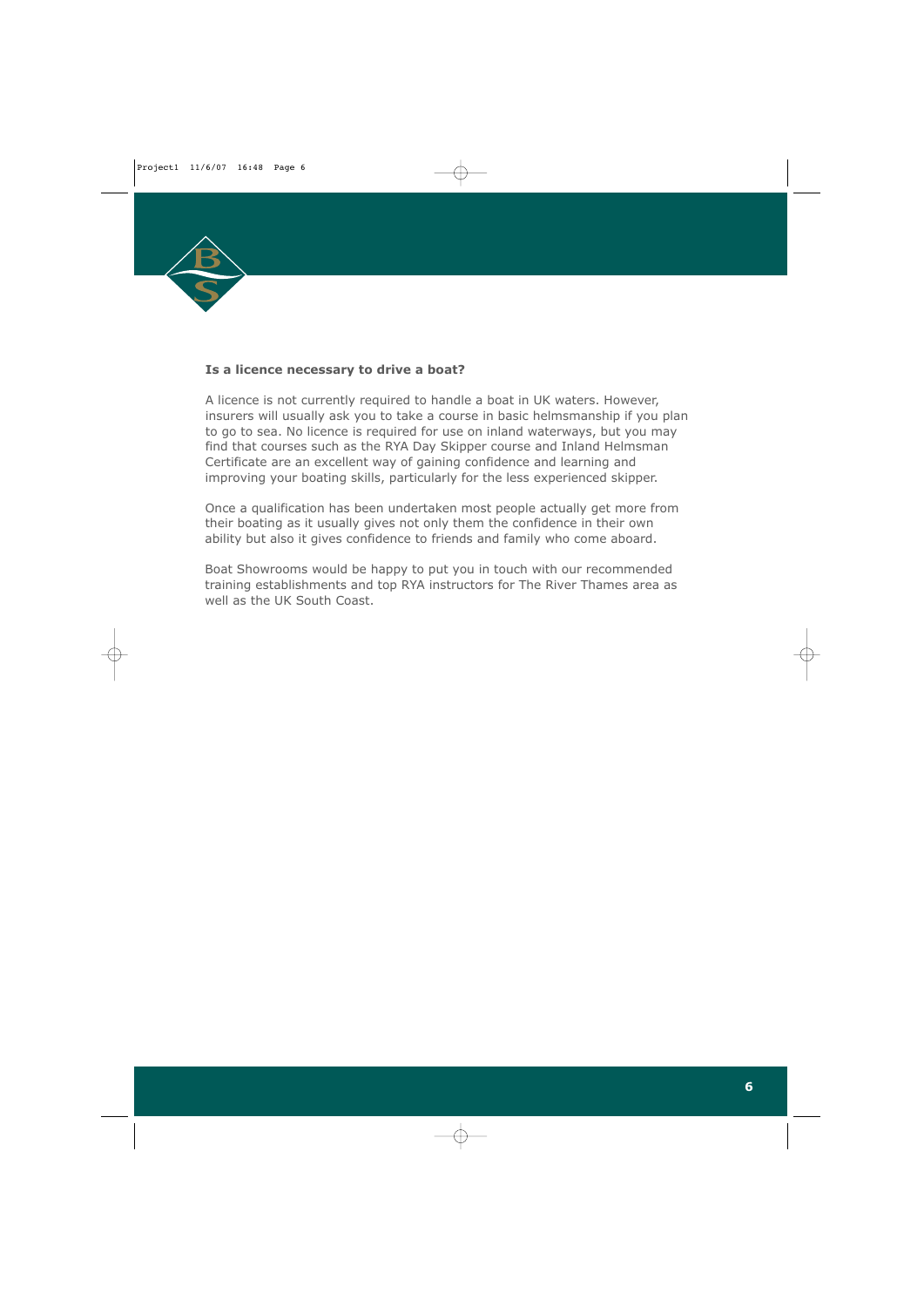

# **ADVICE ON SELLING YOUR VESSEL**

#### **Why should I use Boat Showrooms to sell my boat?**

Using a Broker to sell your boat can save you a lot of stress from getting involved in issues that can become quite complicated should you choose to sell your boat privately. At Boat Showrooms, we have the expertise and professional experience to deal with any problems like:

- Worrying about dealing with and being contacted by strangers.
- $\triangleright$  Showing your boat to possible timewasters.
- $\triangleright$  Marketing and advertising your boat in suitable media.
- Money transfers and finance.
- Any safety issues concerning your vessel.
- Finding and achieving the best price for your boat.
- Drawing up Sale and Purchase contracts.
- Assisting with organising other activities such as surveys and sea trials.
- Providing title documentation and other required vetting procedures.

#### **How much commission will I have to pay?**

Brokerage fees depend on the selling price of your boat, but most brokers charge the standard industry rate of 8% of the eventual selling price plus VAT. At Boat Showrooms we try to be flexible, taking into account any situation which may mean being able to help bring a potential sale to a swift and successful conclusion.

#### **What do your fees cover?**

The brokerage fee pays for all the services we provide in selling your boat. These include all administration costs, marketing and advertising costs, transfer of title, documentation and finally, a handover to the Purchaser by the sellers representative.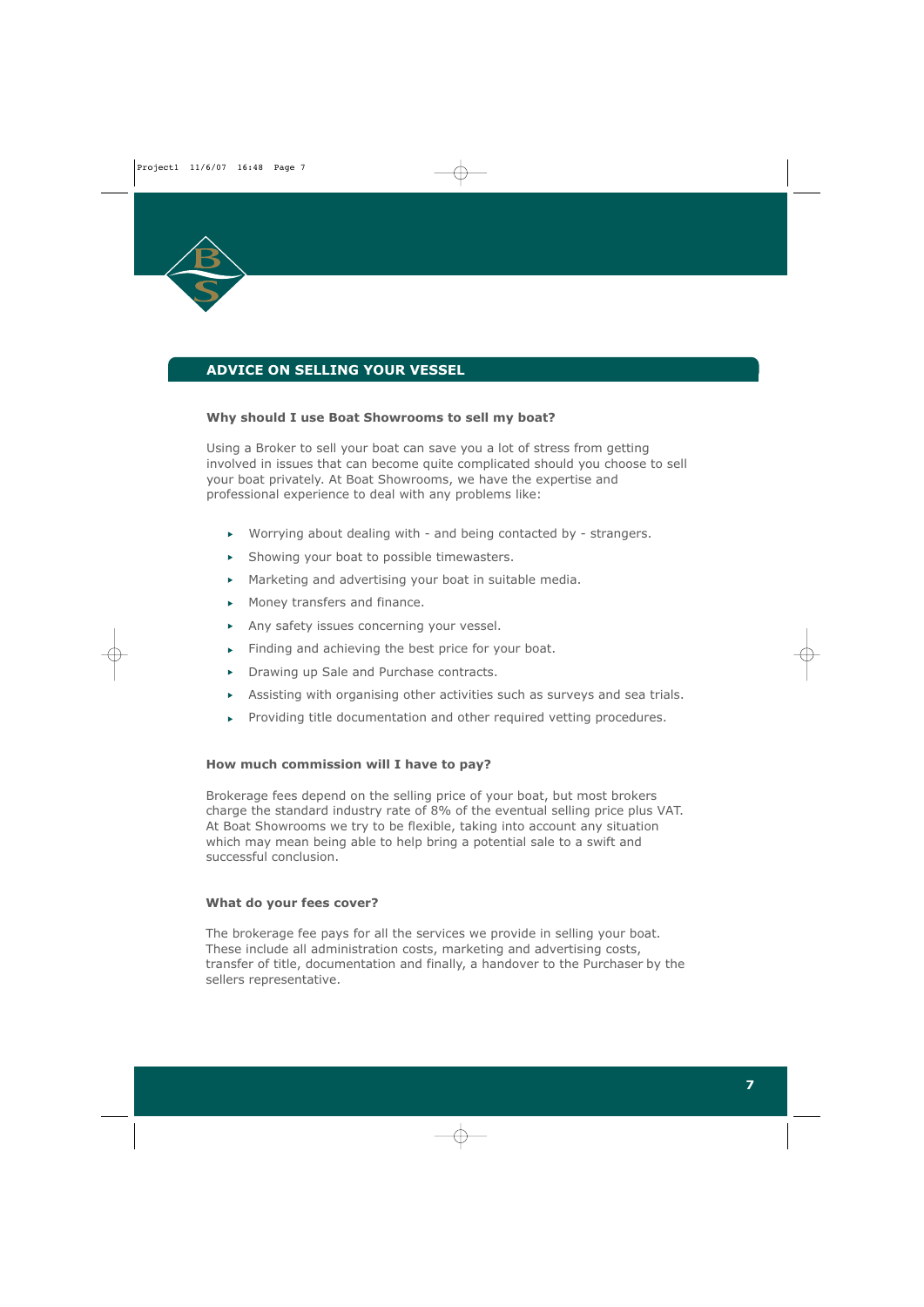

## **How do you market brokerage boats?**

Firstly we will produce full boat particulars with colour pictures and full specification. Once approved by you, this information is distributed to all applicable customers on our database and other prospective purchasers. Our dedicated marketing team will advertise your boat in a selection of major marine publications, such as 'Motorboat and Yachting'.

These days, with the internet being so prevalent, we will also market your boat on our own extensive website, as well as the leading world-wide boat search sites - Yachtworld, Boatshop 24, Right Boat and Appollo Duck.

Details of brokerage boats for sale are also made available at national and regional boat shows as well as all the Boat Showrooms offices. Current listings are also regularly mailed to all prospective purchasers and our sales offices are open seven days a week. All this activity ensures that your boat receives maximum coverage and our sales staff will arrange accompanied viewings of your vessel wherever necessary.

# **How can you get the best price for my boat?**

We advise Vendors that first impressions are important and as the owner, you can help your boat create the right impression with potential buyers. Whenever possible, we would suggest that you bring your craft to any of our locations. This gives us the opportunity to display her to her best advantage in our dedicated sales areas.

Complete our Brokerage Agreement Form in full, providing us with as much background and history as possible with service records, photos, specifications, receipts, etc., supply us with a complete set of keys, which will only be available to our staff. Most importantly, try to ensure if you can that your boat is in a clean and tidy condition; it really does make a difference. Cleaning will be arranged on your behalf if necessary.

Our staff will more than likely suggest minor additional work to enhance your boat's appeal and achieve a higher price, for example, professional valeting, antifouling and ensuring that any minor repairs are carried out. This will also prevent any speculative offers and ensure your boat sells over a less clean or attractive alternative. There is only one chance to impress!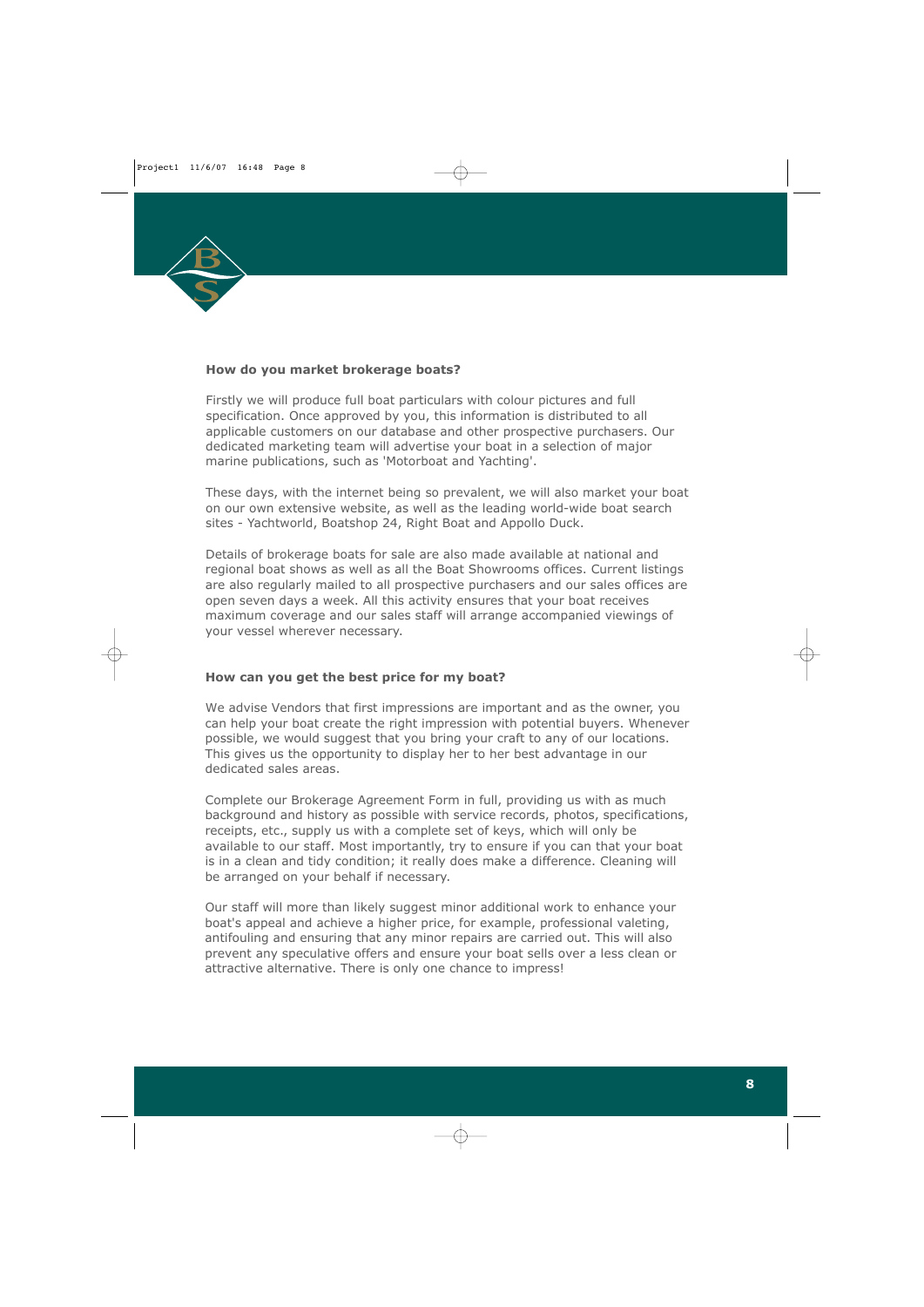

#### **Can you arrange the survey?**

Boat Showrooms cannot ethically recommend a specific Surveyor to a Purchaser. However, we can provide a list of YBDSA accredited Surveyors to Purchasers and liaise between both parties to ensure the minimum of fuss in making the arrangements.

## **Can you organise the sea trial?**

Our experienced personnel are all RYA qualified and can manage the sea trial arrangements on your behalf, saving you the time to get involved and the worry that the boat will be demonstrated to its best potential by a capable crew.

# **Who pays for sales moorings?**

The brokerage fee excludes the cost of mooring however we are happy to give you a concessionary berthing rate paid quarterly in advance and refund any unused berthing fee when the boat is sold.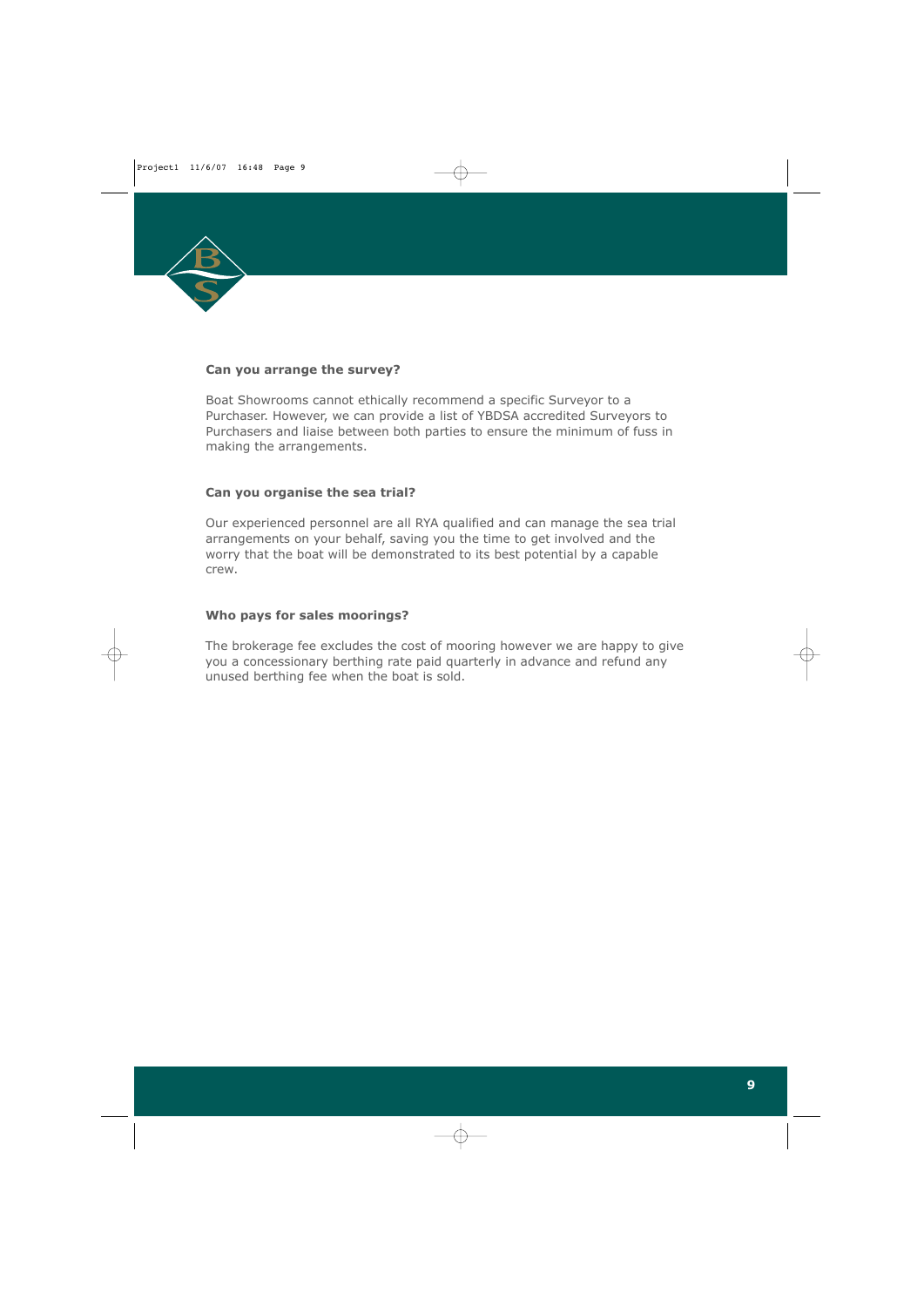

# **SERVICES WE CAN PROVIDE**

#### **Effective brokerage service**

Whether you are buying or selling, if it involves quality motor cruisers, the success of our brokerage service is second to none.

#### **Insurance**

Let us help you with details of leading insurers who can carefully assess your particular circumstances and suggest the most appropriate type of policy to meet your requirements.

#### **Marine finance packages**

At Boat Showrooms, we are proud to continue our relationship with two leading marine finance companies. They can offer you expert advice on the leading marine finance packages, tailored to suit each type of craft and the intended length of ownership. See contact details on useful links.

#### **Boat handling & tuition**

We offer boat handling familiarisation for new owners, plus official RYA courses for those desiring a more formal grounding. Whether you need a hand getting used to the controls and layout for your brand new craft, or you want a full handover for a brokerage boat you have acquired through us, we would be delighted to help.

#### **Surveys & repairs**

We can provide details of Y.B.D.S.A. approved surveyors for professional advice on sale or purchase, and offer every on site facility for maintenance and repair. Please contact us to discuss your requirements.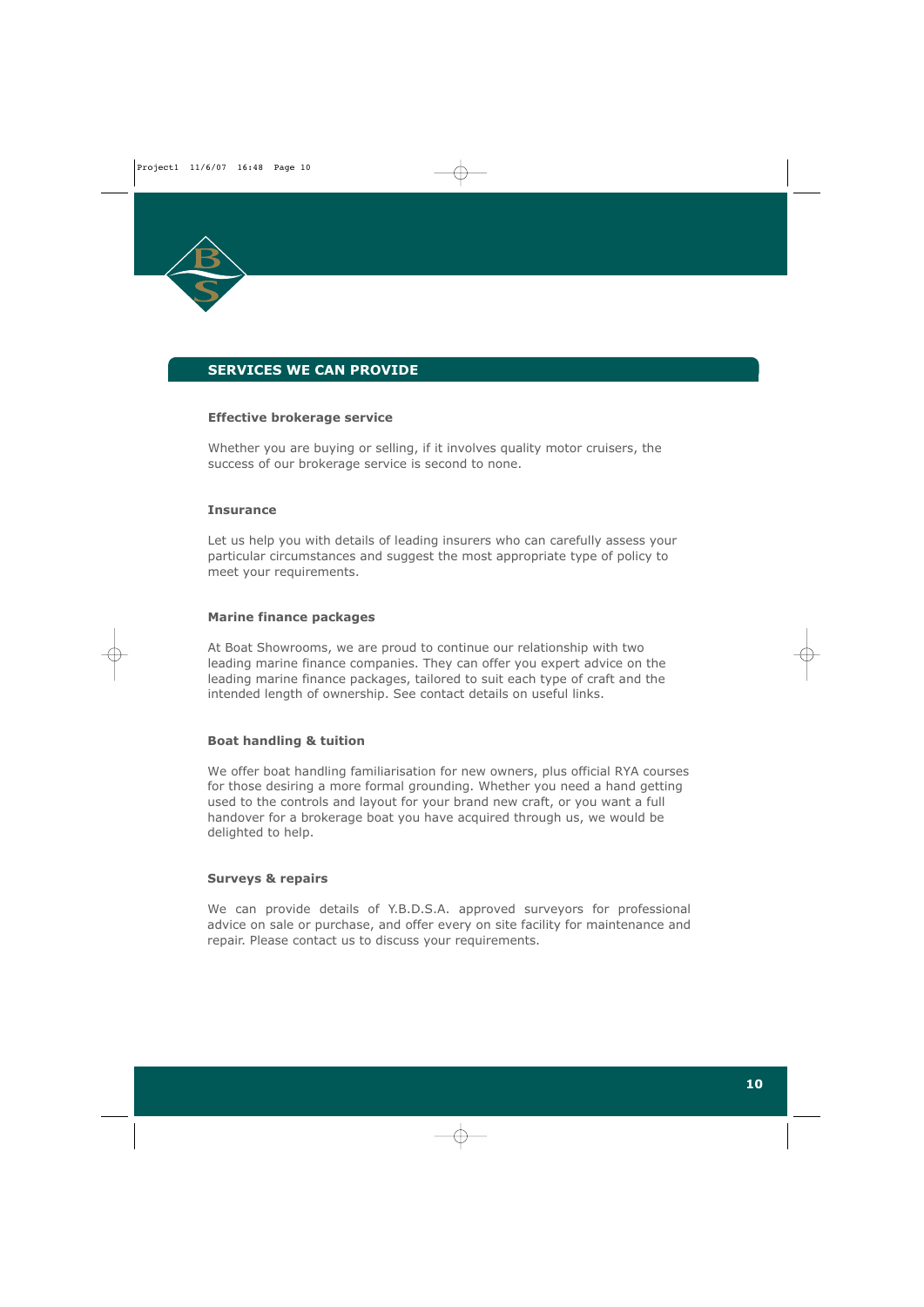

## **Craft registration**

Enjoy complete peace of mind as a new owner and let us lead you effortlessly through the variety of essential paperwork. Whether it's applying to add your vessel to the MCA Part III or for a Full part 1 Registration, including organising tonnage surveys, we can help.

#### **Secure moorings & berths**

Why not make Harleyford or Shepperton Marina your boat's home, with one of our secure and attractive moorings? Contact us for more information regarding either of these stunning locations.